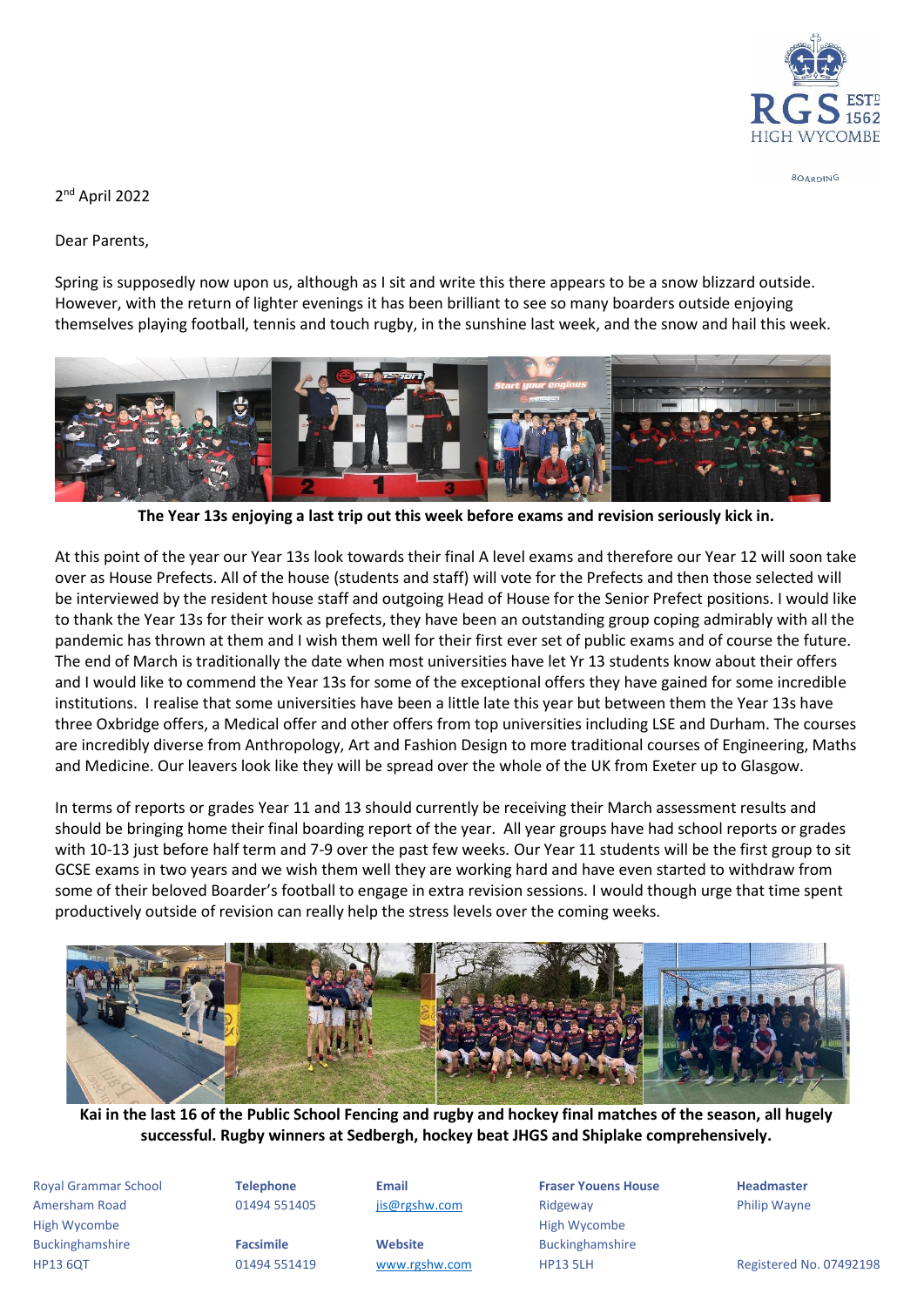After two years of very little sport it has been brilliant to see lots of boarders representing the school at either rowing, hockey, cross-country, fencing, fives or rugby over the past two terms, well done to one and all. It is great to see so many Year 9s take on the Bronze Duke of Edinburgh award, very few schools would have up to 130 students partaking in this award and the weather was glorious for their expedition. From our point of view we are huge advocates of educating students outside of the classroom environment and we have just surveyed the whole boarding house in terms of their co-curricular involvement, over 95% of the house immerse themselves in the wider offering at RGS with many partaking in several school activities These include school productions, orchestra, choir, CCF, DofE, stage sound and lighting, sports teams and of course all the normal academic mentoring and symposiums that exist. I also know that many of the boarders are involved in their own activities outside of school and we are always keen to hear their progress. The most recent news for some of our boarders were the auditions for the summer musical of 'School of Rock.' It will be brilliant to see several of the boarders starring in this production in the summer.



**A heated debate with some really well constructed arguments for both sides.**

This half term also saw many Year 12 students participate in the Management Conference at Wycombe Abbey and we held our own debate for the first time in almost two years. The House debated whether our current Prime Minister is fit for Office. The boarders choose the topic, chaired the debate and argued vociferously for both sides. The debate was well argued and the result much closer than many anticipated due to some very cohesive points put across by both sides. Having the confidence to stand up and argue points of view in front of an audience of 70, or indeed for a 12 year old to intellectually challenge a 17 year old with a well thought out question is exactly why we hold these debates.



**Boarders on the Italian slopes, on the first RGS ski trip for two years**

I want to wish everyone a great break over Easter and especially those who are away on a school excursion, such as the Berlin trip, have an amazing time. I know that a significant number of our boarders had a brilliant time in February half term on the two school ski trips. Our last week will of term will culminate in an Easter Egg scavenger hunt, Go karting for those who opted to sign up and a School Musical concert. This half term's merit competition is very close and It will be a close contest, with Year 7 just in the lead, although last term they were pipped at the post by the Year 11s who enjoyed a night off from homework to watch the latest Batman film.

One thought from me is that all of our boarders even those with impending exams need some time away from academic work over Easter, doing whatever it is that makes them happy. Be that Lego building, gaming, sport, baking or listening to music anything that makes them genuinely relaxed and happy. Life should not be just an academic focus and the ability to relax and recharge batteries is so important. I would also like to take this